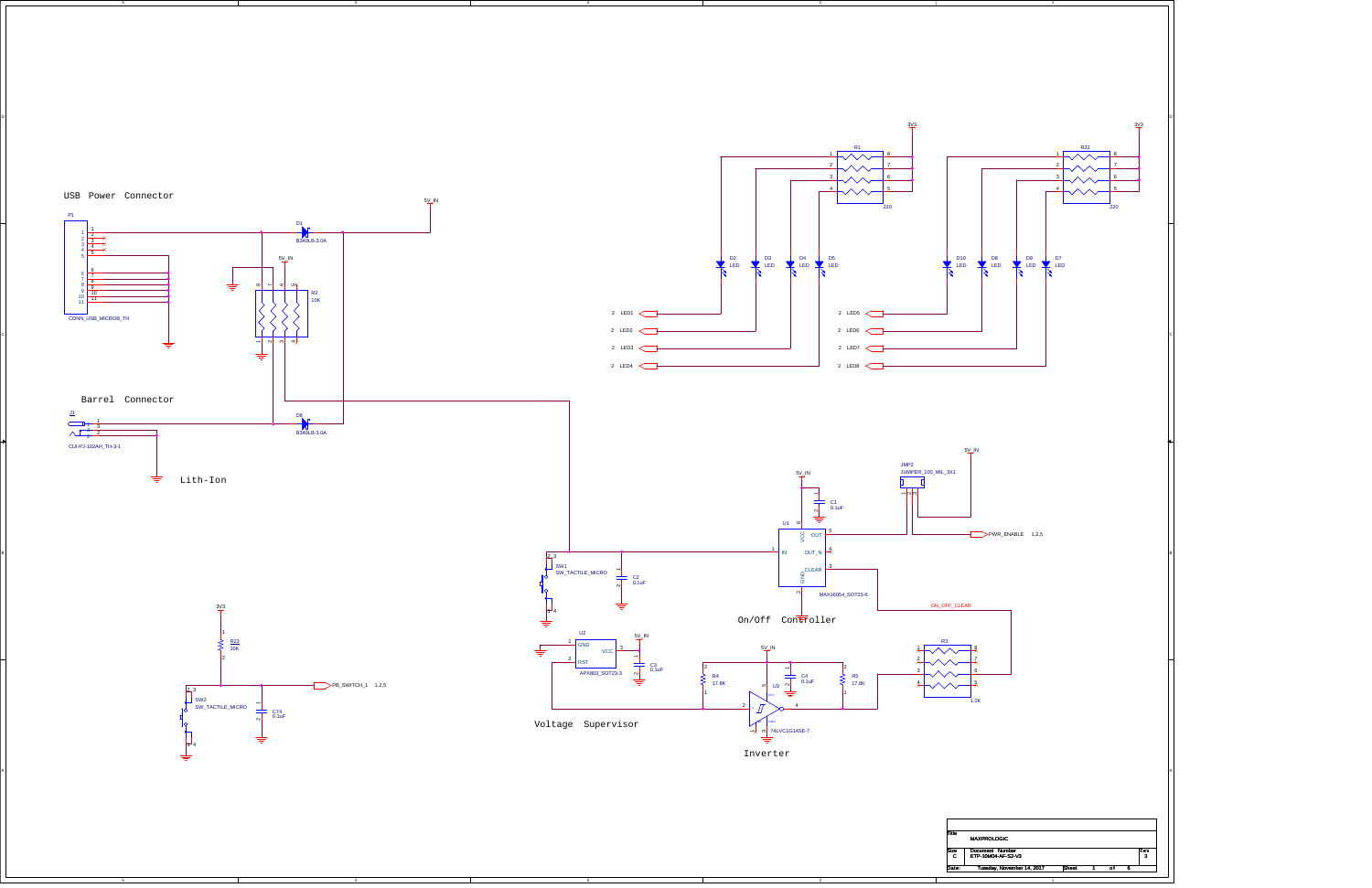

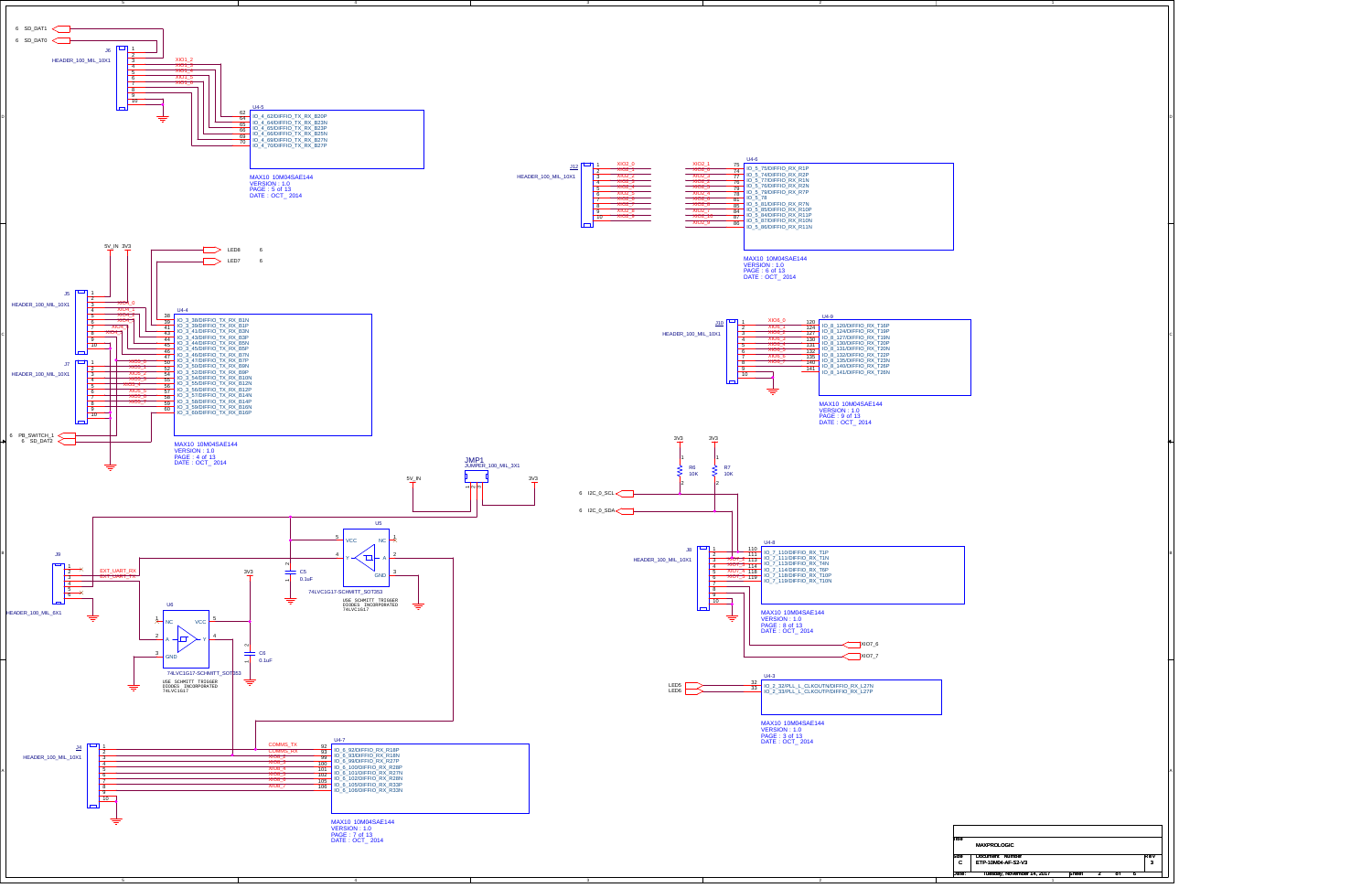

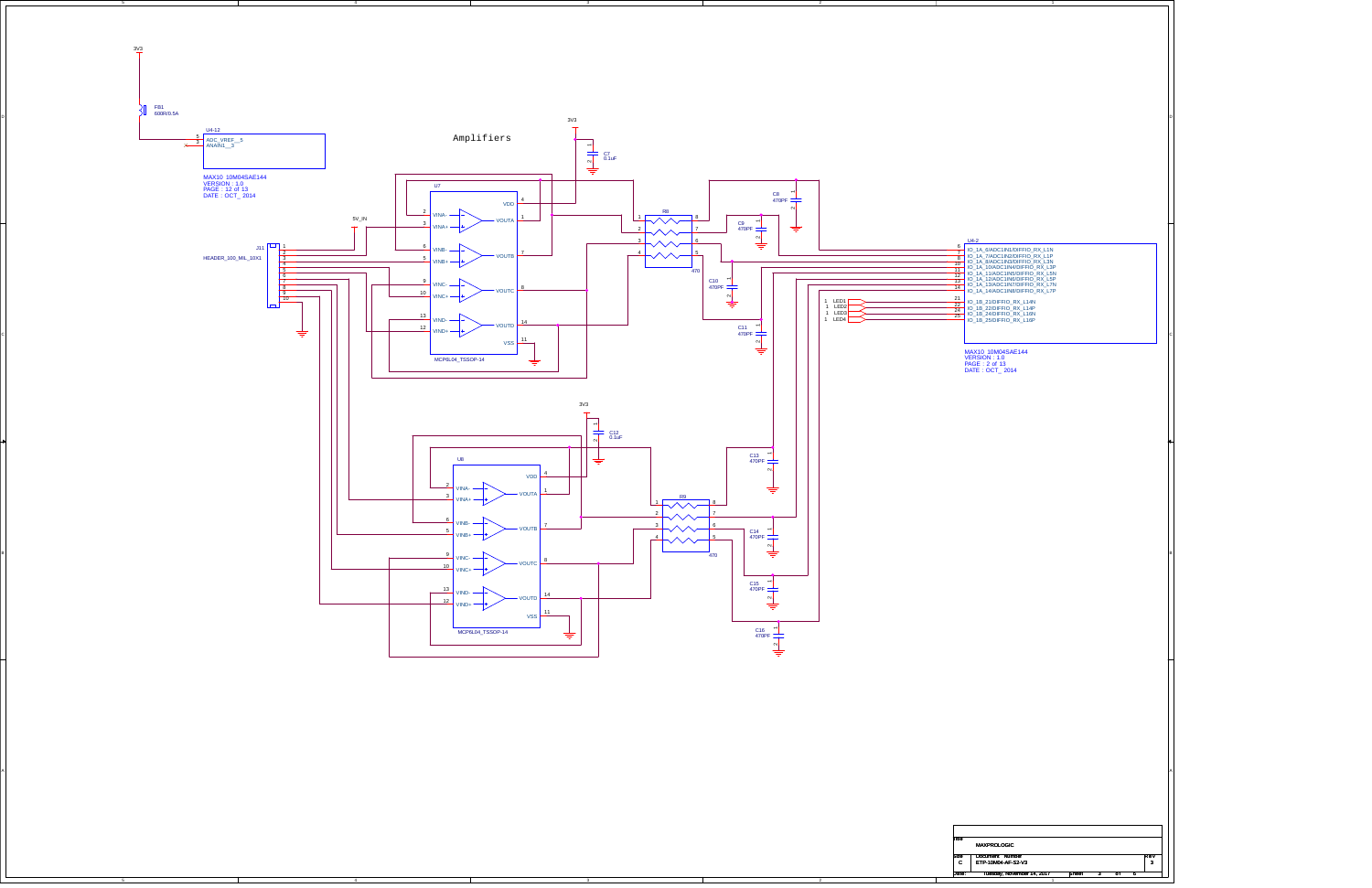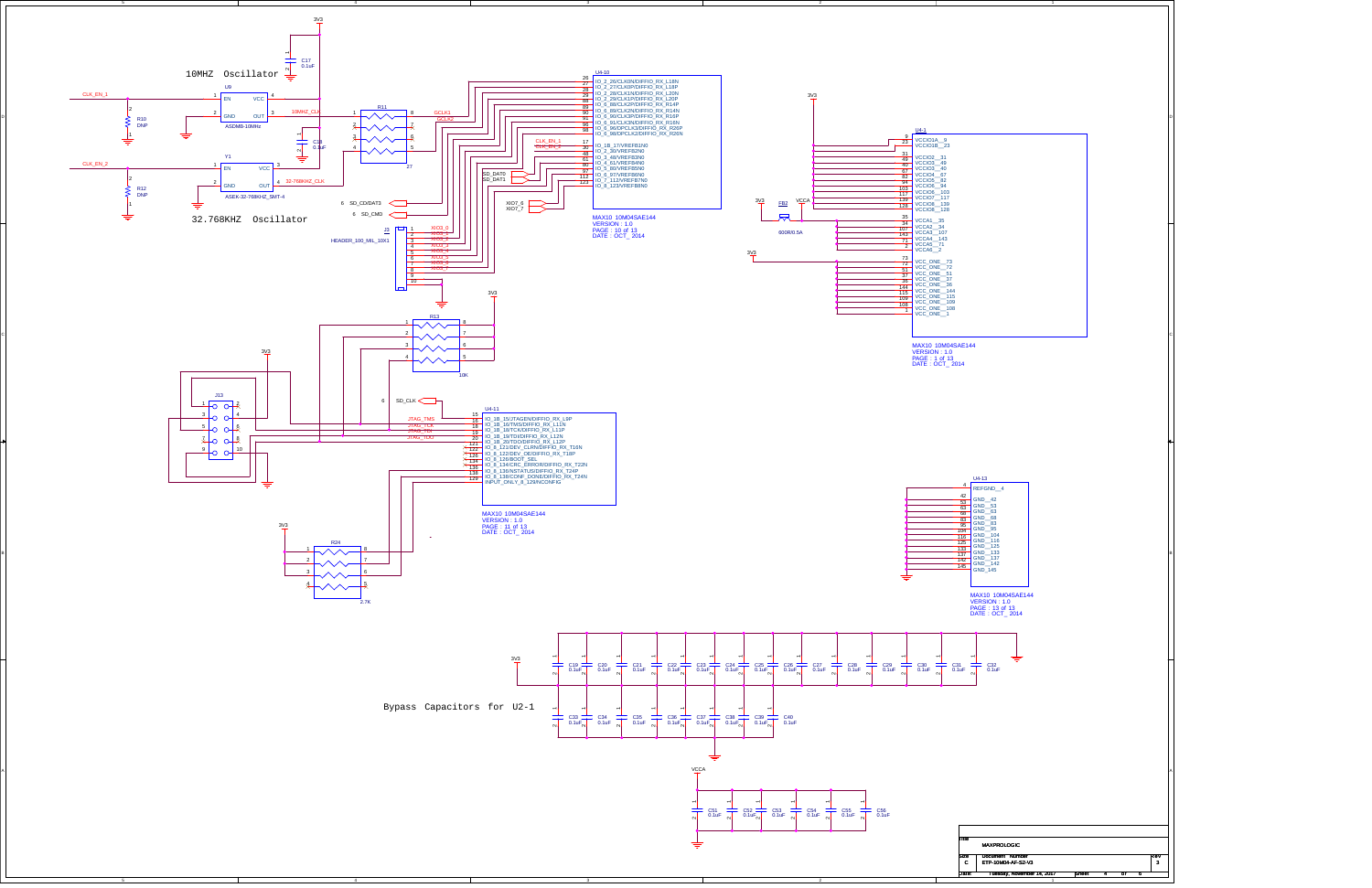4

3

B

A

Buck Switching Regulator